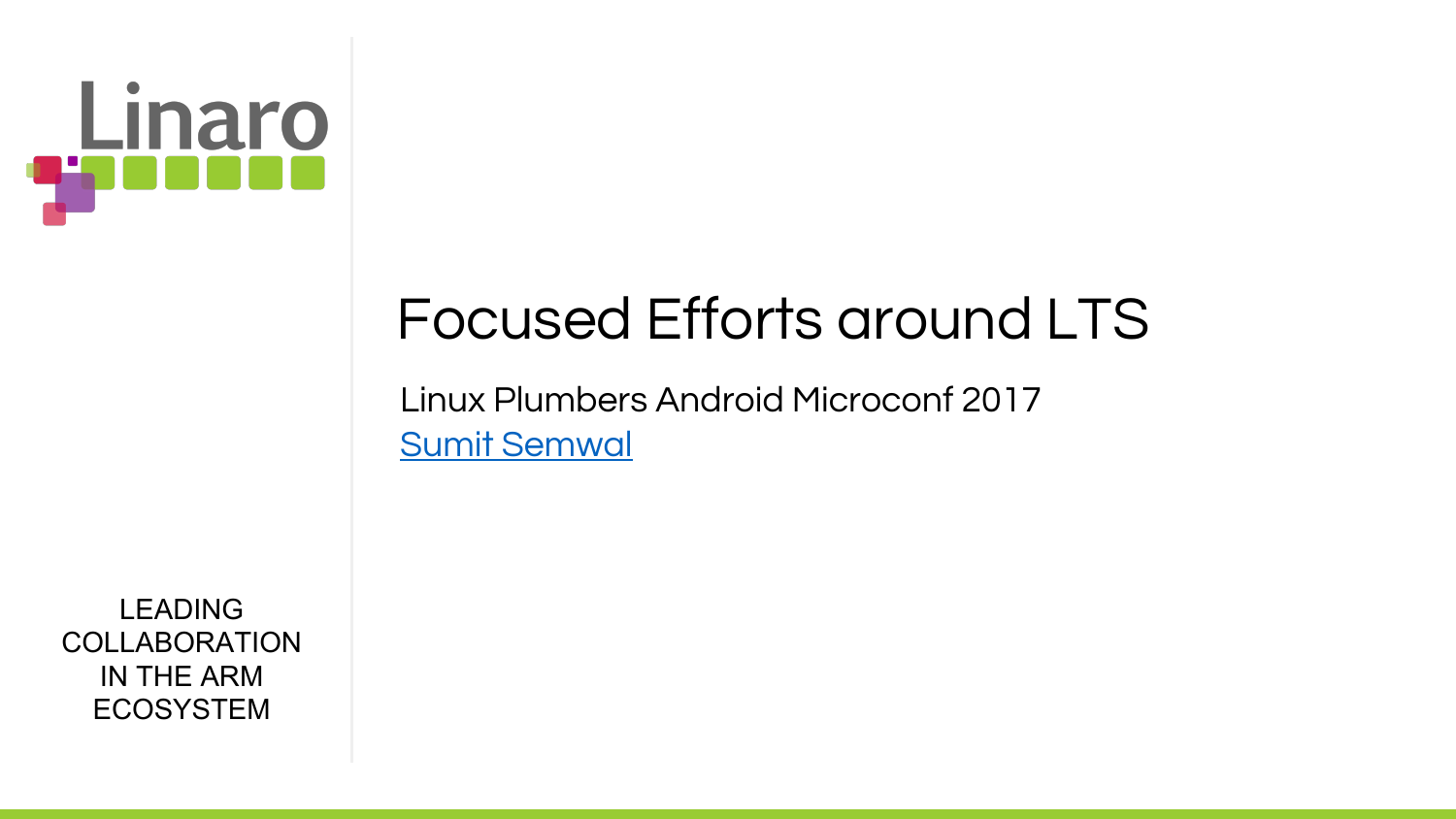### Why 'renewed' interest in LTS?

- Short Answer: AOSP Kernels.
- Earlier, AOSP kernels would start with an LTS kernel, then branch out deep, into vendor trees
	- Fixes and security updates were scattered all around, mostly staying put in vendor trees, or sometimes android-common, but not sent to -stable.
	- This also meant fixes weren't tested well outside of vendor tree scope.
- Devices would follow a 'longer than LTS' lifecycle.
	- Level of Confidence on these devices was low wrt fixes, security updates and general stability
- Need to Streamline Fixes & Testing

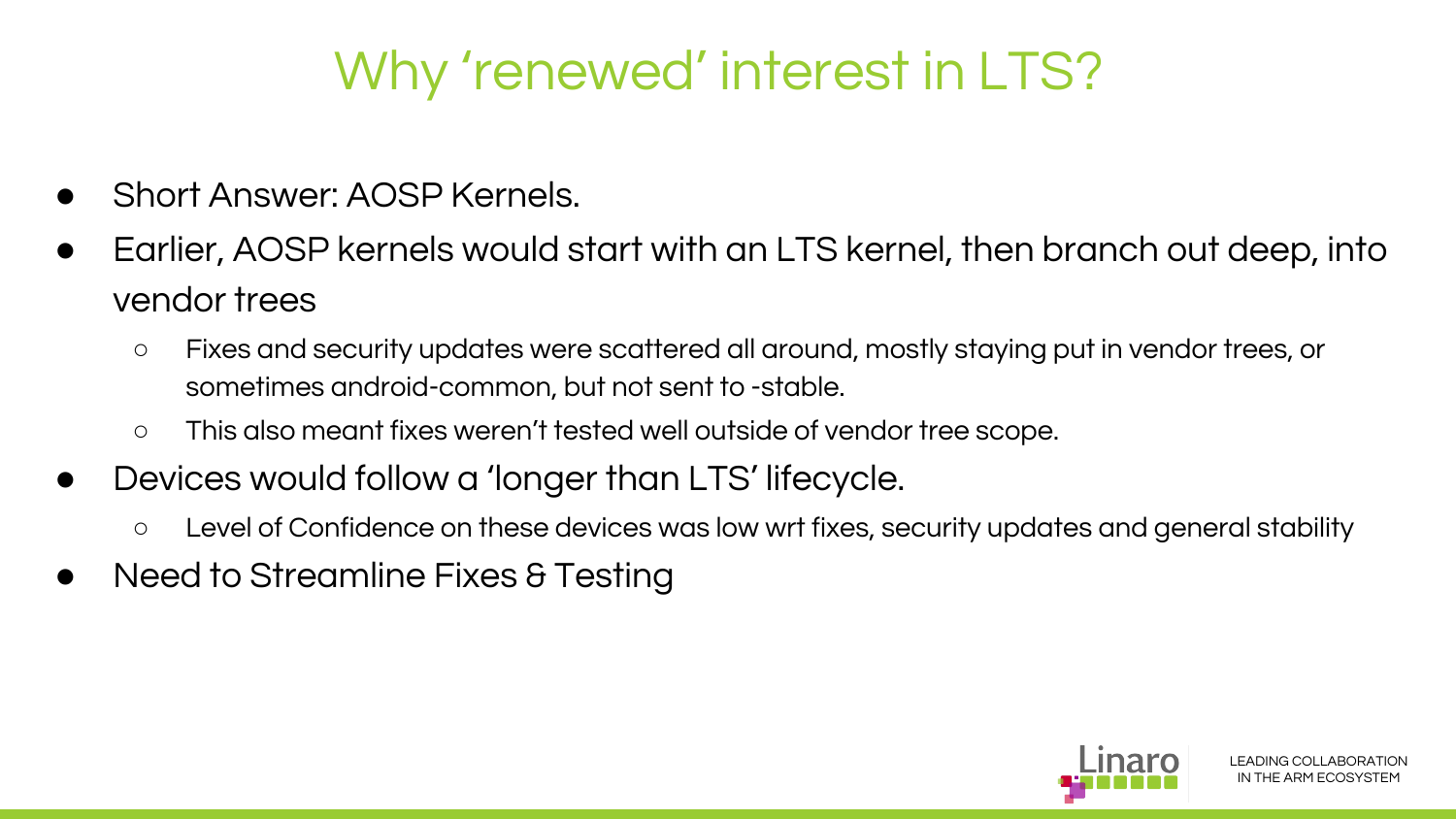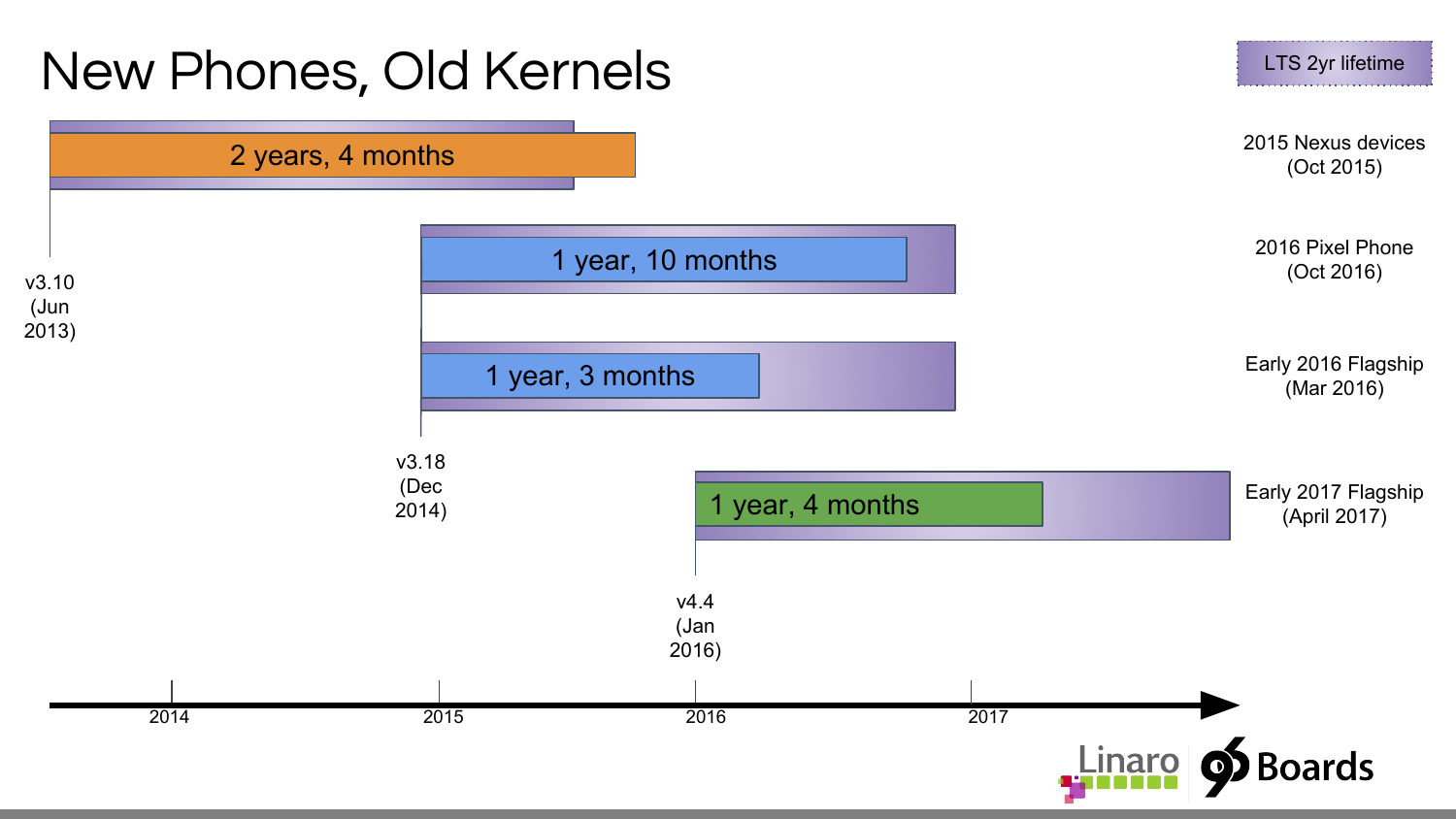#### Kernel Flow



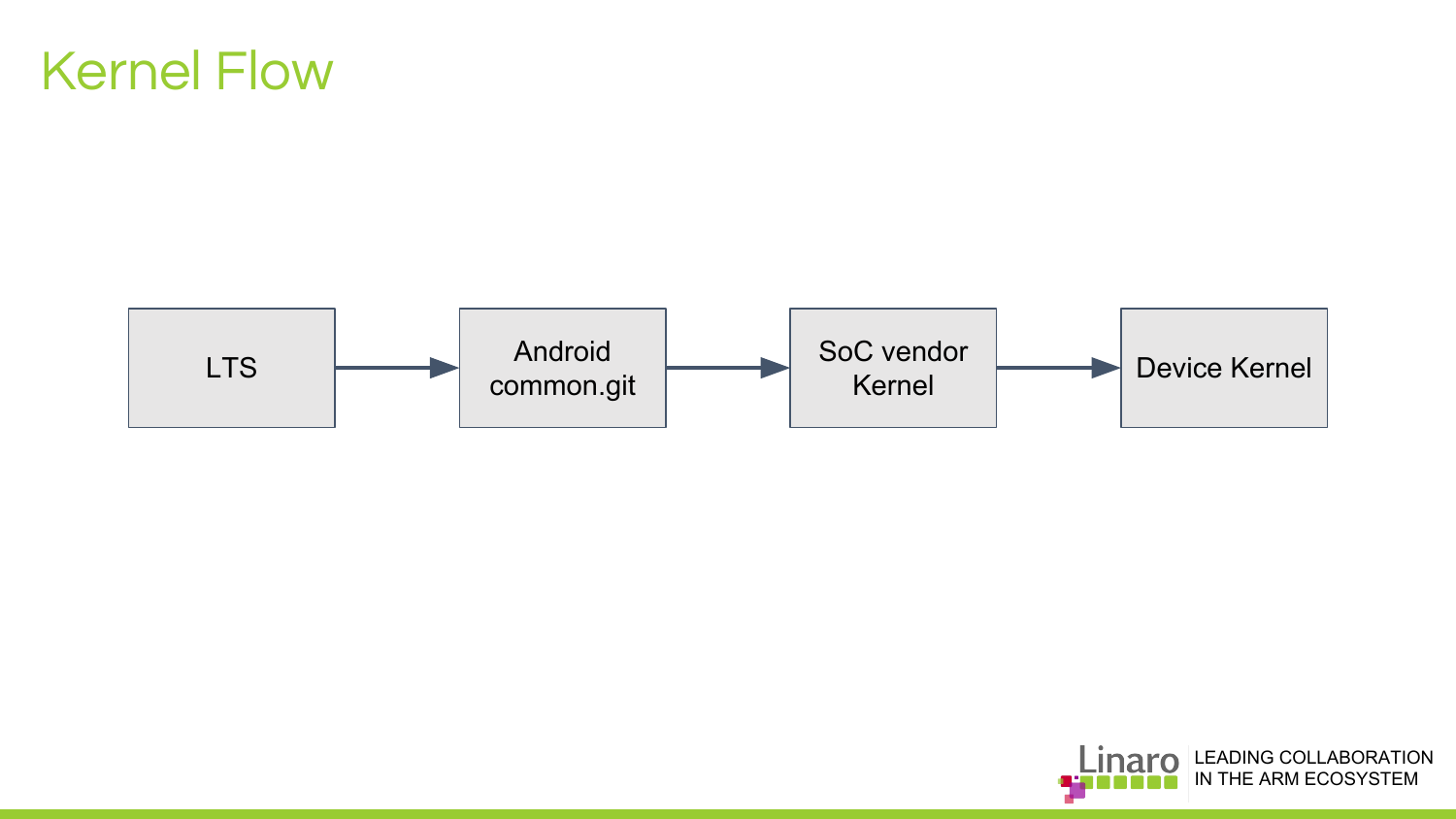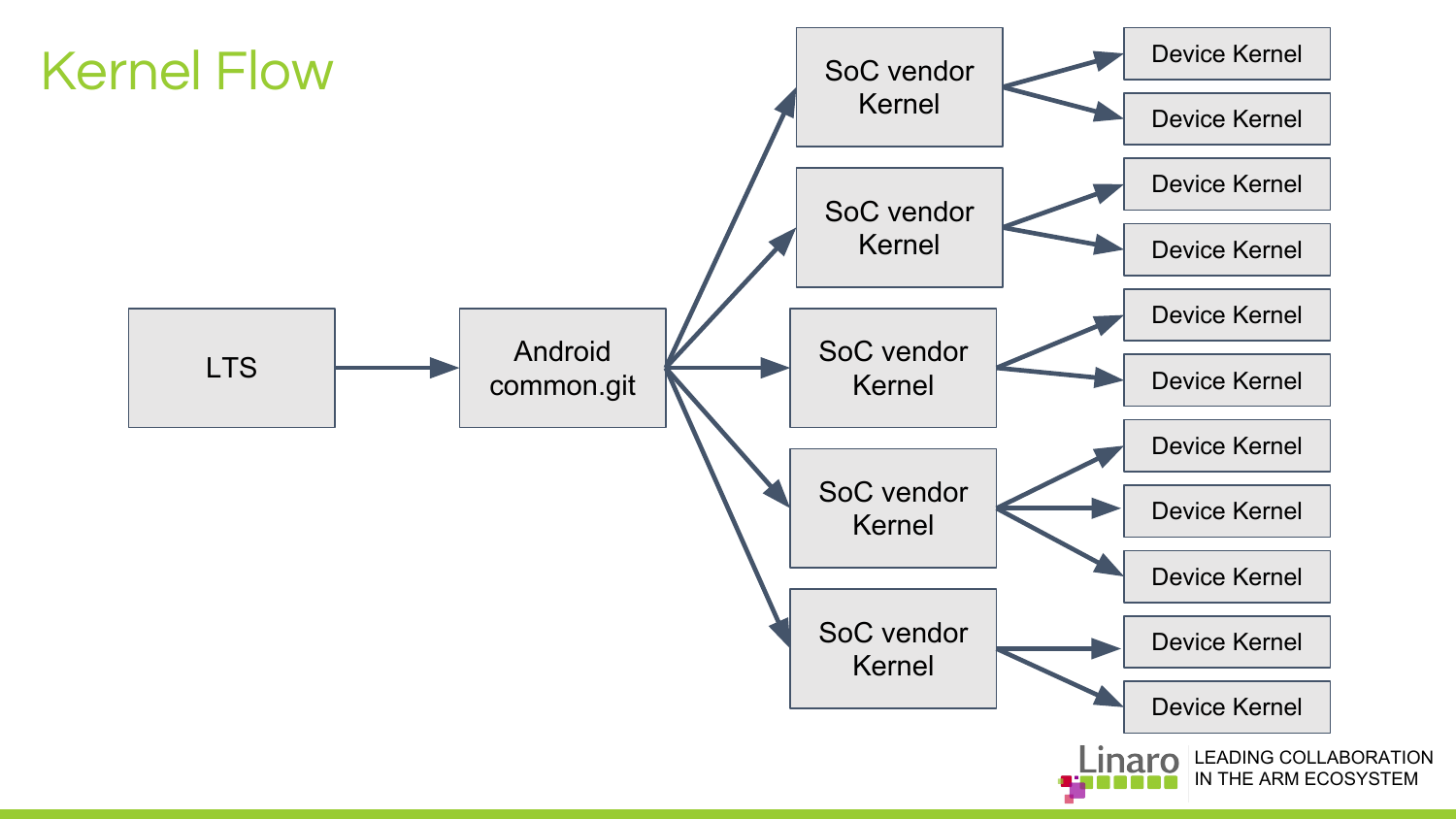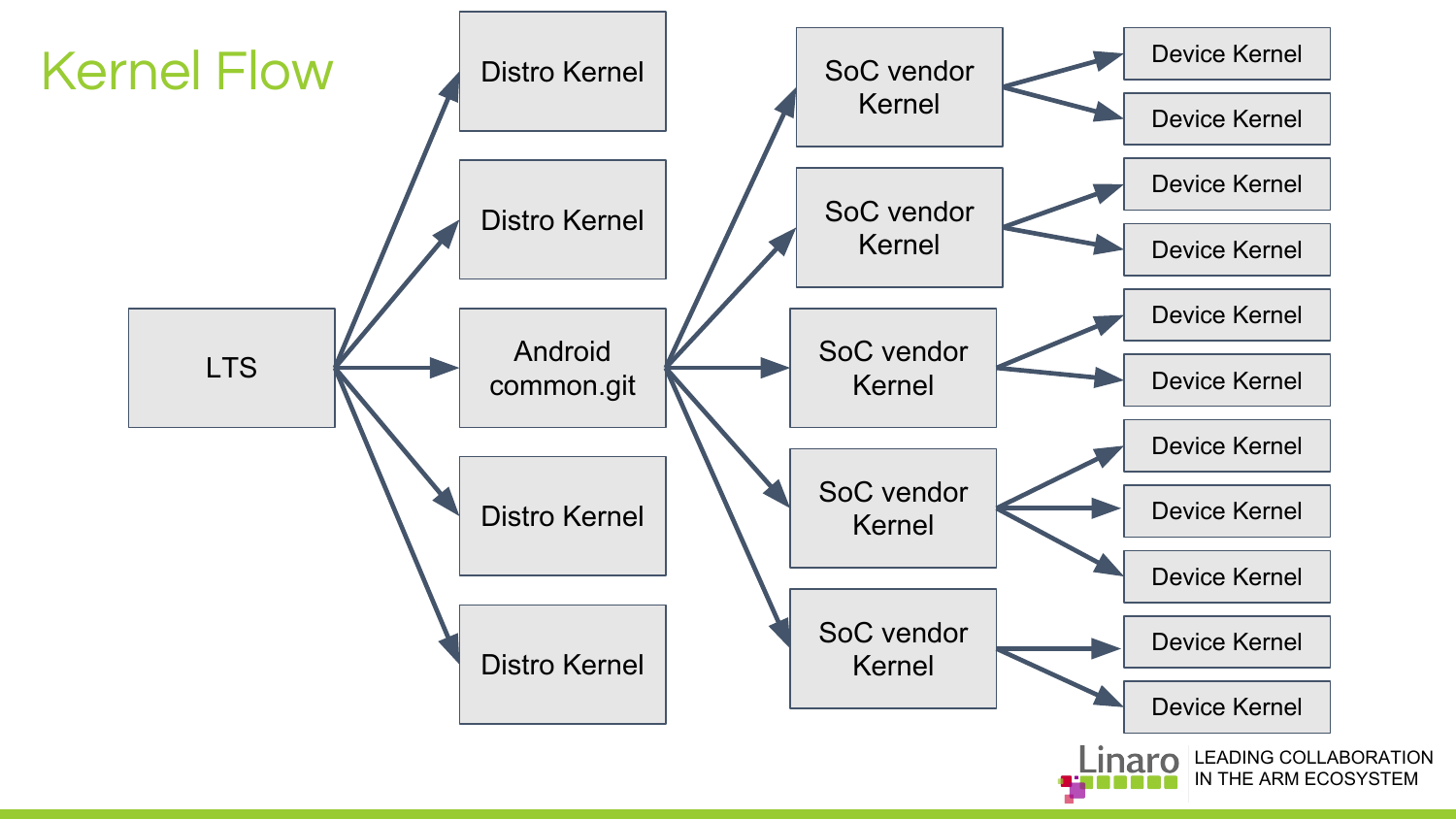### What is being done?

- More fixes into LTS
	- At Linaro, we are actively scouting distro and vendor kernels for -stable worthy patches, and proposing them - like a few other community members.
	- Since March 2017, we've scouted ~3400 patches, while having ~300 accepted into LTS kernels.
- AOSP common kernels are now continually merging corresponding LTS releases.
	- They don't accept generic fixes; pushed to propose towards -stable instead.
	- As a result, these fixes that used to stay in vendor trees, or get added to android-common, get merged into LTS

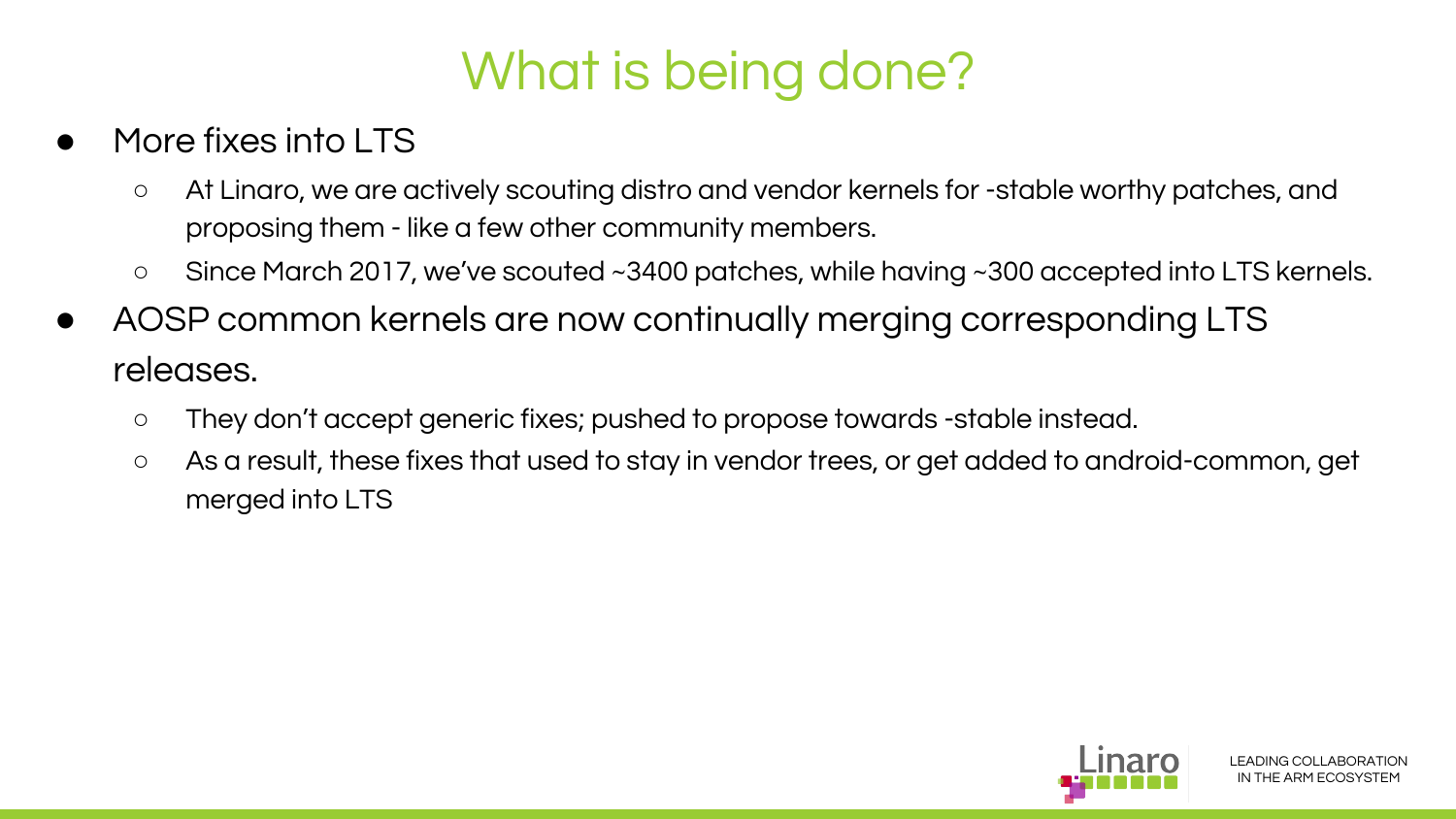## What is being done?

- Increased testing of LTS
	- Each -stable -rc release is tested for regressions, and reports sent to Greg seemed missing for ARM devices.
	- CTS and VTS have been enhanced for increased testing as well.
	- LKFT runs a battery of tests against LTS and Android kernels
		- Amit will talk about LKFT in detail
	- As an example, LKFT runs kselftest-mainline against LTS, AOSP & mainline kernels.
- This should increase confidence for downstream SoC vendors and devices to do regular merges of common trees to get fixes, without fear of regressions.

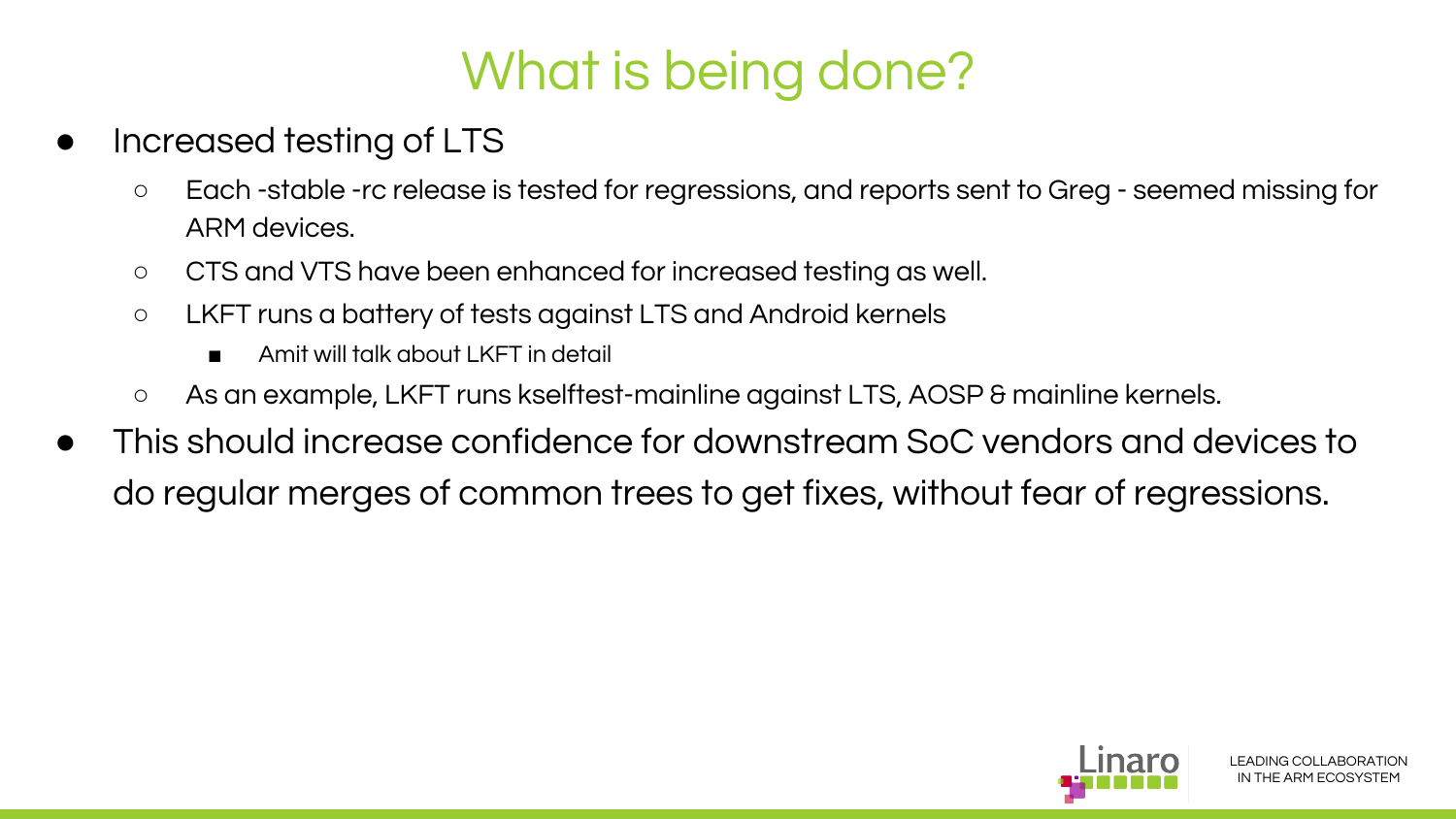# LTS Testing and Bug Fixing

- From LKFT's runs, as of 7/Sept/17:
	- Eg We test kselftest-mainline with 4.4 / 4.9 both stable & aosp, and
	- We found 86 bugs
	- 50 got fixed out of which
		- 12 were test case issues or updates,
		- 5 were kernel issues timekeeping one was interesting,
		- 4 config mismatch related,
		- 6 related to Infrastructure.
		- 1 fix went into AOSP,
		- 5 were related to OE
	- In Progress / Under discussion:
		- Many of these are related to stable kernels tested with mainline kselftests: they should 'degrade gracefully', but don't: some of the difficult ones to handle this are firmware, seccomp, bpf.

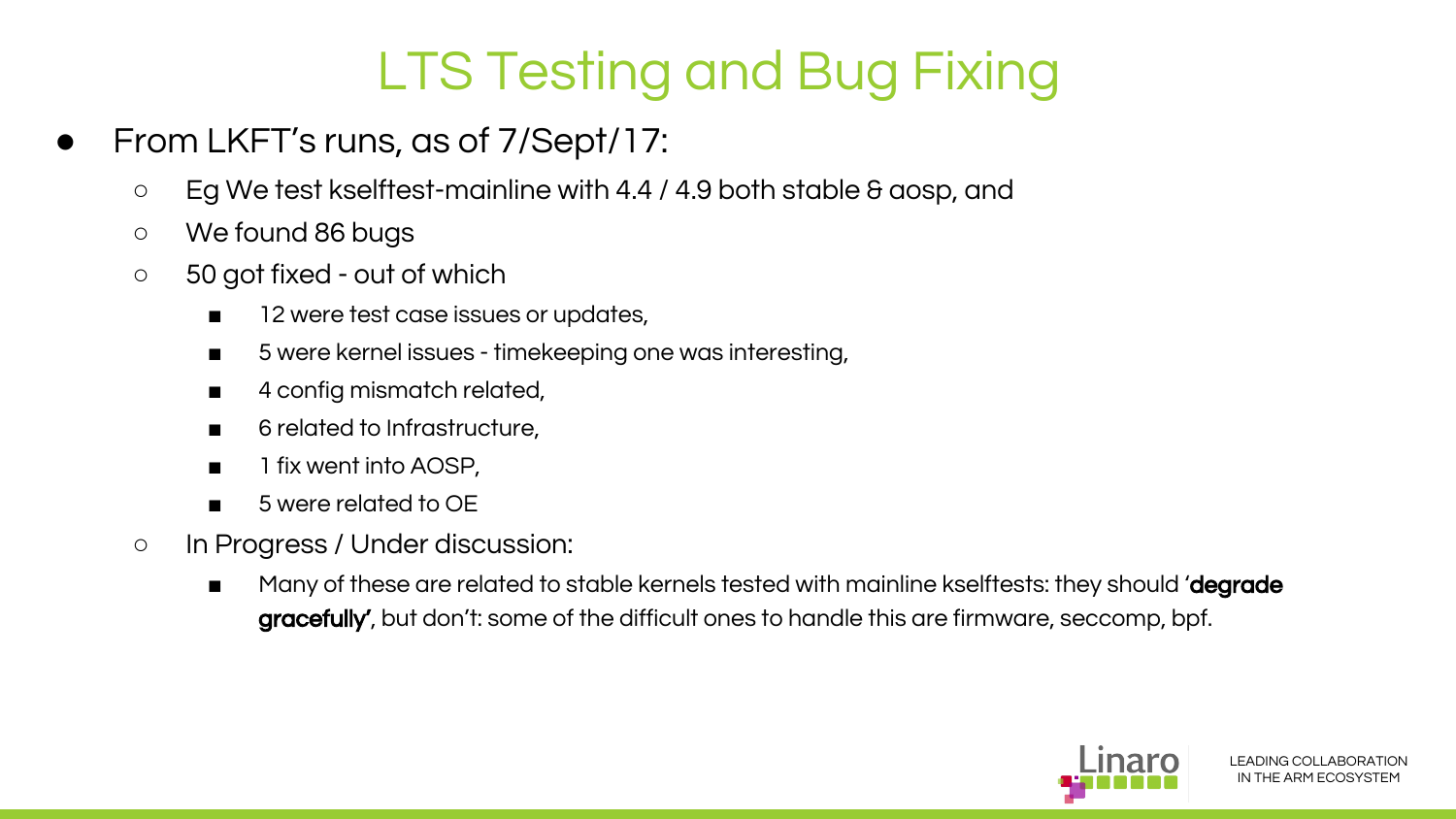#### We need all the help...

- How can we source more fixes for LTS?
- What more can we do to promote 'upstreaming fixes' amongst distros and vendor companies?
- How can testing infra be improved in a way to be useful for an 'old' LTS kernel, while being relevant for mainline and next?
- Help triage and fix bugs as they are found